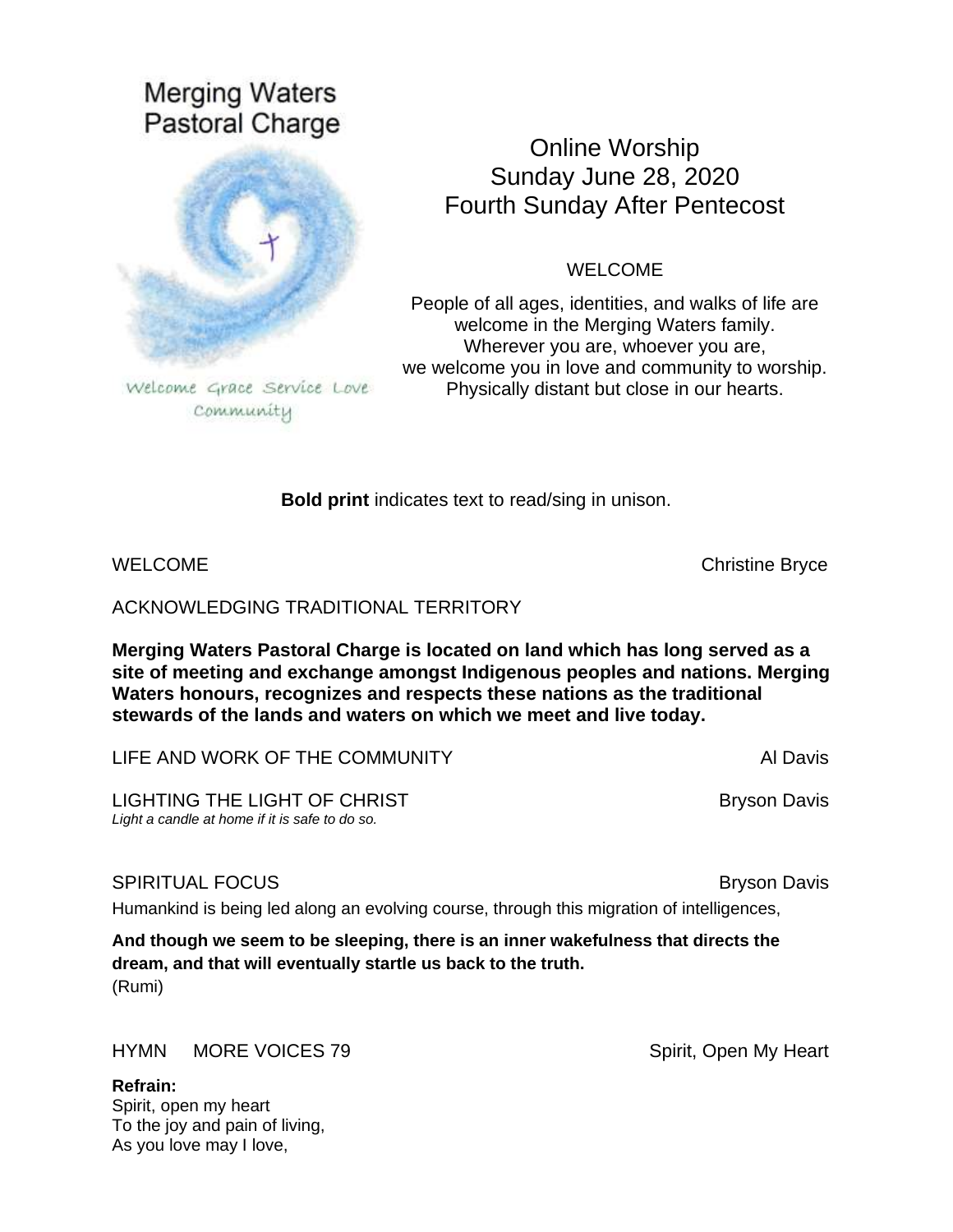In receiving and in giving, Spirit, open my heart

God, replace my stony heart With a heart that's kind and tender. All my coldness and fear To your grace I now surrender. **R**

Write your love upon my heart As my law, my goal, my story. In each thought, word, and deed, May my living bring you glory. **R**

May I weep with those who weep, Share the joy of sister, brother. In each welcome of Christ, May we welcome one another. **R**

SCRIPTURE READING **SCRIPTURE READING** Jeremiah 28:5-9, Contemporary English Version

The priests and the others were still standing there, so I said:

### **Hananiah, I hope the Lord will do exactly what you said. I hope he does bring back everything the Babylonians took from the temple, and that our people who were taken to Babylonia will be allowed to return home.**

But let me remind you and everyone else that long before we were born, prophets were saying powerful kingdoms would be struck by war, disaster, and disease.

#### **Now you are saying we will have peace. We will just have to wait and see if that is really what the Lord has said.**

Matthew 10:40-42, Contemporary English Version

GOSPEL **GOSPE** 

Anyone who welcomes you welcomes me. And anyone who welcomes me also welcomes the one who sent me.

### **Anyone who welcomes a prophet, just because that person is a prophet, will be given the same reward as a prophet.**

Anyone who welcomes a good person, just because that person is good, will be given the same reward as a good person.

**And anyone who gives one of my most humble followers a cup of cool water, just because that person is my follower, will surely be rewarded.**

APPLICATION FOR TODAY – Welcome News? Victoria Moulton, M.Th.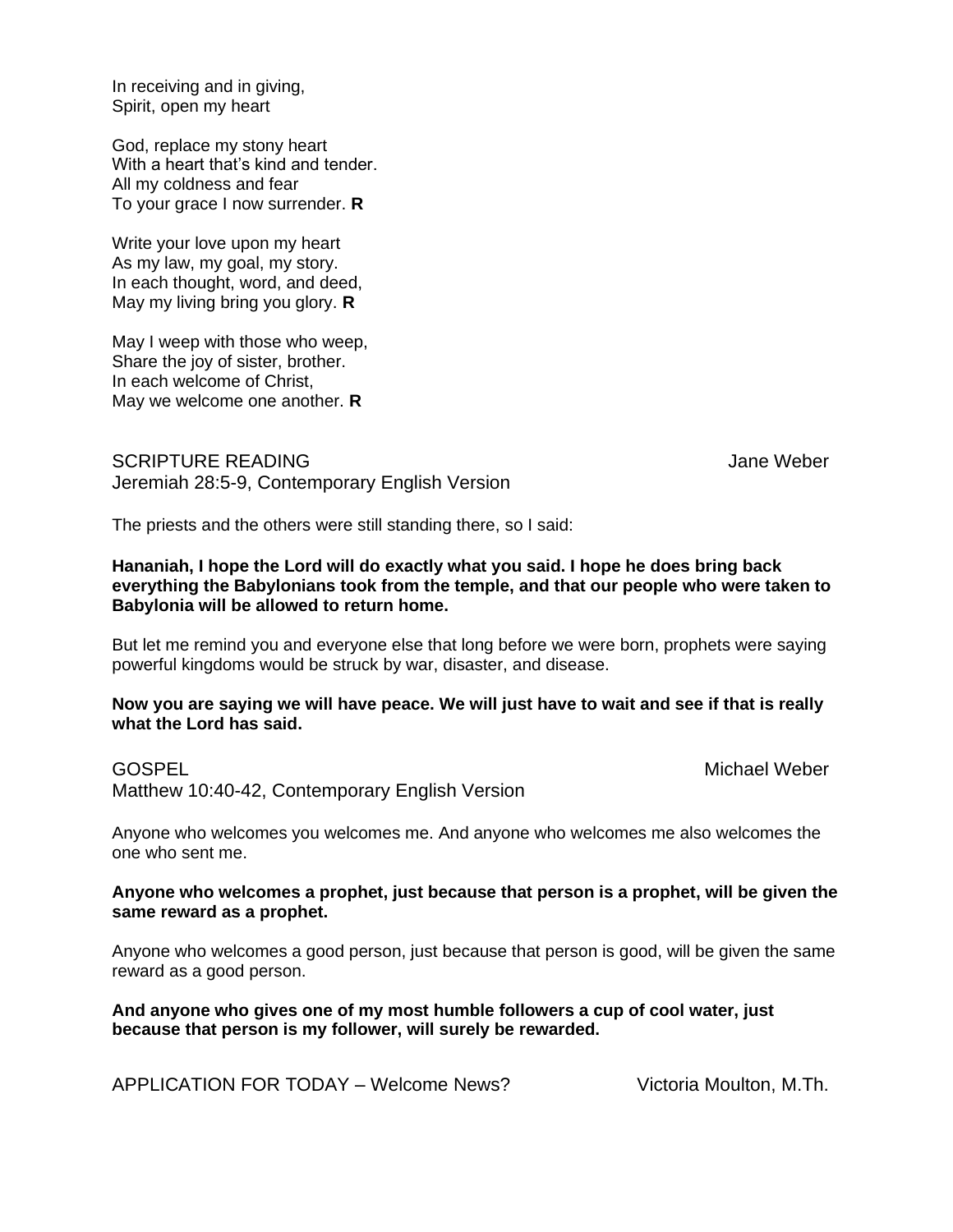HYMN By the Rivers of Babylon Written by Bobby Farrell **Lyrics onscreen** Led by Keith Whittall Led by Keith Whittall

OFFERING Mark Weber New York Website Structure and Mark Weber New York Website Structure and Mark Website Structure and Mark Website Structure and Mark Website Structure and Mark Website Structure and Mark Website Structur

*If you are not on pre-authorised [remittance \(PAR\)](http://mergingwaters.ca/mt-content/uploads/2020/03/form_par-authorization.pdf) and want to continue to support Merging Waters please click these links, or those provided on the site to give to: [Union Church](https://www.canadahelps.org/en/charities/union-church-ste-anne-de-bellevue/) or [Beaurepaire United](https://www.canadahelps.org/en/charities/beaurepaire-united-church/) through [CanadaHelps.org](http://www.canadahelps.org/)* 

MUSICAL OFFERING Una Mattina (One Morning), Ludovico Einaudi Played by Jane Weber

# **PRAYERS OF JOY AND CONCERN SUSAN BUSIC SUSAN HAWKER**

# **THE JESUS PRAYER FOR TODAY**

**O Source of Life,**

**Connectedness beyond simple perception, We hold our experience of you as sacred. May we choose to live the good you call for In our lives as well as our imaginings. Nourish our bodies and spirits inspiring us To share the abundance we have. Challenge us to show understanding and love for others As we need to be understood and loved. Help us overcome our shortcomings To be our best selves As you have, do, and will always know we can Forever and ever. May we all make it so. Amen**

HYMN We Shall Not Be Moved **Lyrics onscreen** Led by Keith Whittall Led by Keith Whittall

COMMISSIONING AND BENEDICTION Sandy Davis

MUSICAL SENDING Down By the Riverside, Spiritual arr. Peter Wolf Played by Michael Woytiuk

**Thank you for joining us today!**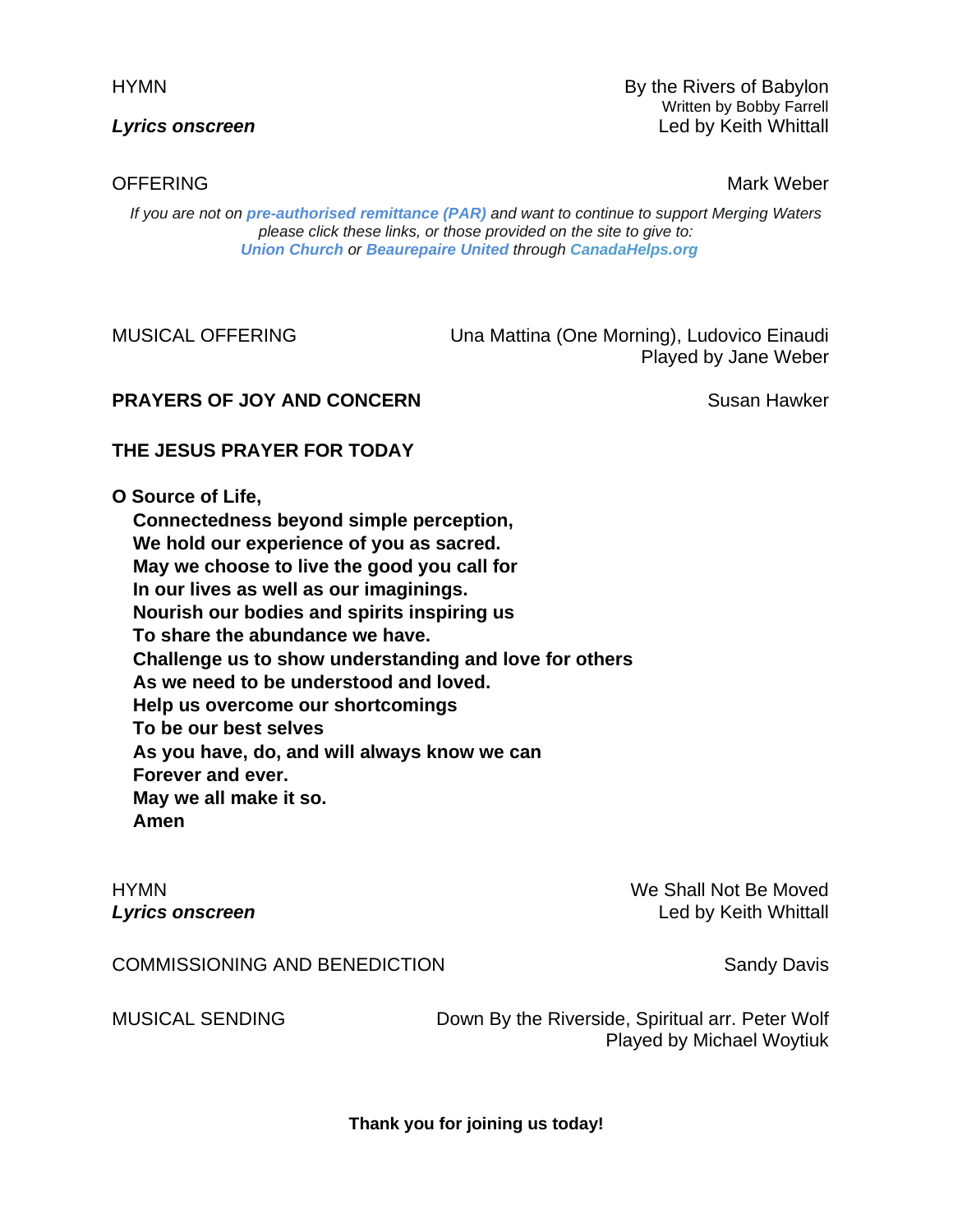**Special thanks to Victoria Moulton for her spiritual leadership, all our contributors to today's service and especially our technical support, Michael Woytiuk and Susan Smith**



## **UPCOMING SERVICES at 10:30 a.m. July 5th West Island UCC Summer Shared Worship Worship at Merging Waters: [www.mergingwaters.ca/Worship-online](http://www.mergingwaters.ca/Worship-online)**

Attributions: Scripture taken from the Contemporary English Version © 1991, 1992, 1995 by American Bible Society, Used by Permission. Benediction and Commissioning Copyright 2020 Justice and Local Church Ministries, Faith INFO Ministry Team, United Church of Christ, 700 Prospect Avenue, Cleveland, OH 44115-1100. Permission granted to reproduce or adapt this material for use in services of worship or church education. All publishing rights reserved Jesus Prayer For Today by Rev. Ryan Fea, © 2020. Used with permission. All rights reserved. Hymn Reprint & Podcasting Licences: One Licence # A-730039 & CCLI Licence # 11249529

# **ANNOUNCEMENTS**

**Reverend Ryan Fea** will be taking a little time off for Study Leave and Vacation. June 17 through 30<sup>th</sup>. Spiritual Formation is coordinating Online services for us to enjoy.

**Merging Waters Pastoral Charge is a community that cares -** Our Pastoral Care team is there to help you with your concerns. **Ivy Lewis** Union Pastoral Care Chair: [lewisir@hotmail.com](mailto:lewisir@hotmail.com) & **Diane Nener** Beaurepaire Pastoral Care Coordinator: [dianenener@icloud.com](mailto:dianenener@icloud.com)

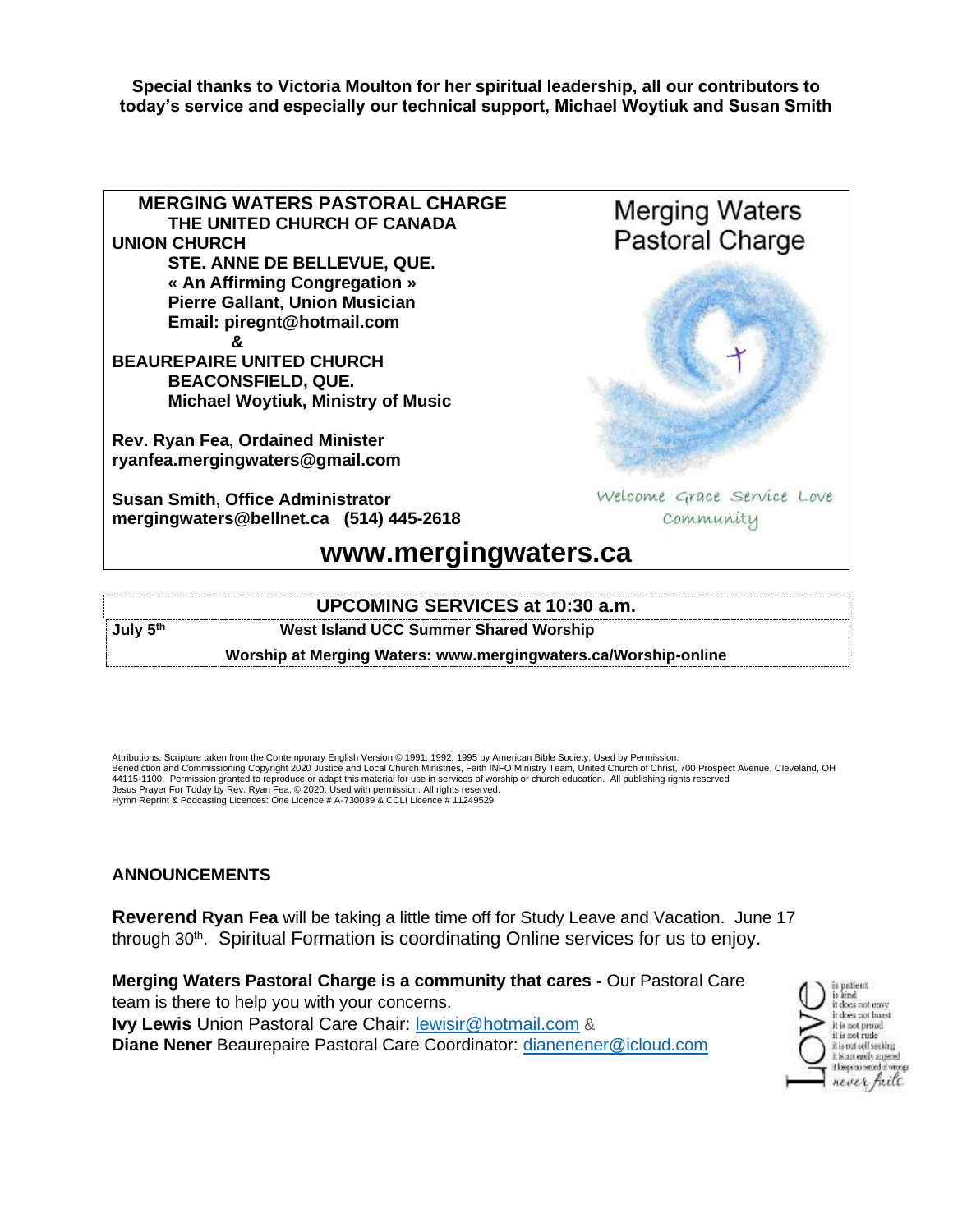# **Online Children's Churches – Ongoing**

**WE** Merging Waters has all of our members at heart, at this time as all times. As part of a wider community we are sharing our worships, programs, time, and love with the world. Other congregations and parts of the church are too. To help support the spiritual life of the children of



the Pastoral charge we sent out resources to help families engage their children in their faith life during lent.

To help faith communities and families continue to support the spiritual lives of our children during the COVID-19 pandemic, Shanna Bernier, the Nakonha:ka Regional Council Program Support Minister for Youth and Young Adults, is offering a weekly online children's church service on Facebook Live at 9:00 am on Sundays. Videos of all past services are available on the Nakonha:ka Regional Council website: <https://nakonhakaucc.ca/programs/youth-young-adult/>

To join in the Facebook Live Children's Church go to Shanna's Facebook Page <https://www.facebook.com/shanna.bernier>9am Sundays. Then you can all join us for the Online Worship at Merging Waters.

At the Cedar Park United staff meeting it was agreed to open our KidZoom children's church to any families with small children (toddler to age 10 or thereabouts) who may wish to join in.

It's a short session, about 40 minutes beginning at 9 am. We share the Scripture/theme in kidappropriate ways, and then do a Highs/Lows prayer time, and offer activities that can be done en famille, afterwards.

To keep the space safe, it's a Zoom room, and anyone who intends to join in should email Martha Randy [cpu.fymc@gmail.com](mailto:cpu.fymc@gmail.com) before 6 pm on Saturday, so that she can send them the link.



**Spiritual Practices -** on our website check out Spiritual Life for links to Worship at Home – Yoga at Home – Spiritual Centering. [www.mergingwaters.ca](http://www.mergingwaters.ca/)



**Church Online –** Worship will be held online **Sundays at 10:30 am** Please join us at [www.mergingwaters.ca/Worship-online/](http://www.mergingwaters.ca/Worship-online/) and you will find videos, music, and the opportunity to make your weekly offerings. Home is a spiritual place, let us worship together in comfort, in community; together even when far apart.



**Nakonha:ka News –** This is an online publication that comes to us twice a month from the Regional Council (there is no more Presbytery or Conference). Usually printed and posted at both pastoral charges. Here is the link:

<https://nakonhakaucc.ca/newsletter/>

available in English and French versions.